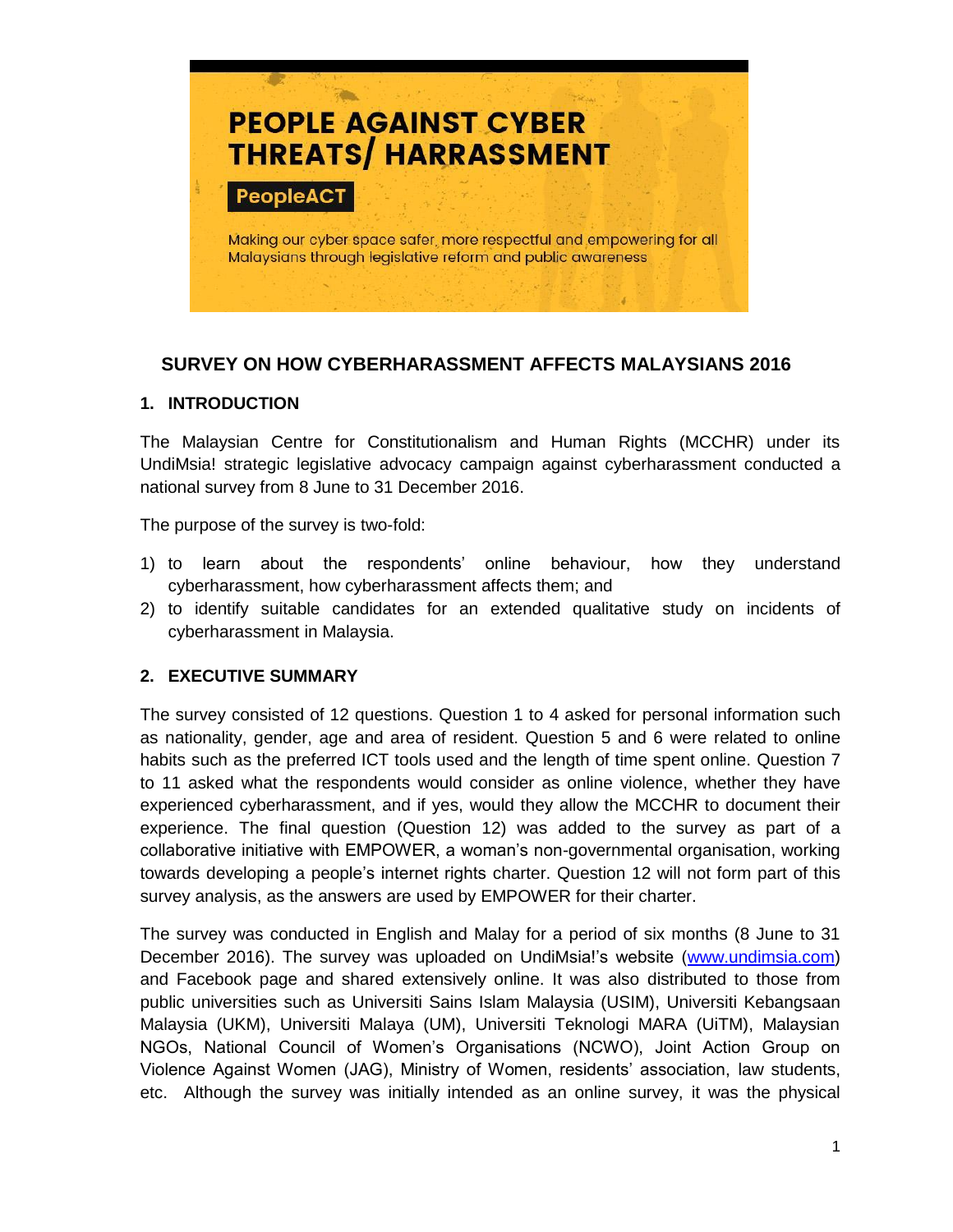participation of respondents at specific events held mainly in Selangor and Kuala Lumpur that contributed to the bulk of the data collected.

The summary of the key findings is as below:

- 1. Out of the 522 respondents, 336 (64.4 percent) were women and 183 (35.1 percent) were men. Three respondents did not specify their gender. Majority of them ranged from 17 to 39 years old (52.1 percent from 17 to 24 years old, 30.5 percent from 25 to 39 years old). Although all states were represented by at least one respondent, an overwhelming majority resided in Selangor (52.7 percent) and Kuala Lumpur (23.8 percent).
- 2. WhatsApp (91.4 percent), Facebook (85.4 percent) and email (68.6 percent) were the top three online platforms used most by the respondents on a daily basis. 78.5 percent of them used these platforms via their smart phones while 61.3 percent with their desk or laptop.
- 3. Majority of the respondents (66.7 percent) spent about one to five hours online on a daily basis. This excluded the time they spent online for work purpose. The survey also showed that the longer a respondent spent online, the more exposed they were to the risk of online violence, specifically hateful comments, online shaming, revenge porn and death/rape threats.
- 4. Interestingly enough, the number of respondents who felt fearful, threatened or uneasy because of the comments or responses they received online was not higher despite them spending more than 10 hours online per day and experiencing a higher percentage of online violence.
- 5. Those who said they spent more than 16 hours online a day (2.7 percent) were mostly 17 to 39 years old and composed of seven men, six women and one unspecified gender.
- 6. Most respondents (above 60 percent) would consider online death/rape threats, revenge porn, online hate speech, online sexual harassment, and online intimidation by the government as online violence, but there were also 20 percent who thought online criticism is a form of online violence.
- 7. Only one respondent out of 522 added that stalking is a form of online violence.
- 8. Seventy percent of female respondents considered receiving unwanted online sexually explicit images or links as a form of online violence as opposed to 59 percent of male respondents.
- 9. Of the 64 women who did not consider online death threats as a form of violence, 23 were 17 to 24 years old. Out of these 23, there were 20 who would however consider online scam and criticism as forms of violence.
- 10. More than half of the respondents (50.4 percent) have experienced one form of online harassment at least once in their life.
- 11. Women suffered online sexual harassment (20.9 percent) at least two times more than men (9.8 percent). Women also experienced online death or rape threats (4.8 percent) and stalking (16.4 percent) more than men (3.3 percent and 13.1 percent respectively).
- 12. Meanwhile, men experienced online hateful comments (34.9 percent), online shaming (17.9 percent) and online spying (20.7 percent) more than women (30.4 percent, 11.4 percent, and 12.2 percent respectively).
- 13. Men (2.2 percent) and women (2.1 percent) seem to experience revenge porn equally.
- 14. Forty-one percent of the respondents claimed they have felt fearful, threatened or uneasy because of the comments they received online. Of these, 42.3 percent were women compared to 35.5 percent men. Women from all age groups appeared to feel more fearful, threatened or uneasy online compared to their male counterparts.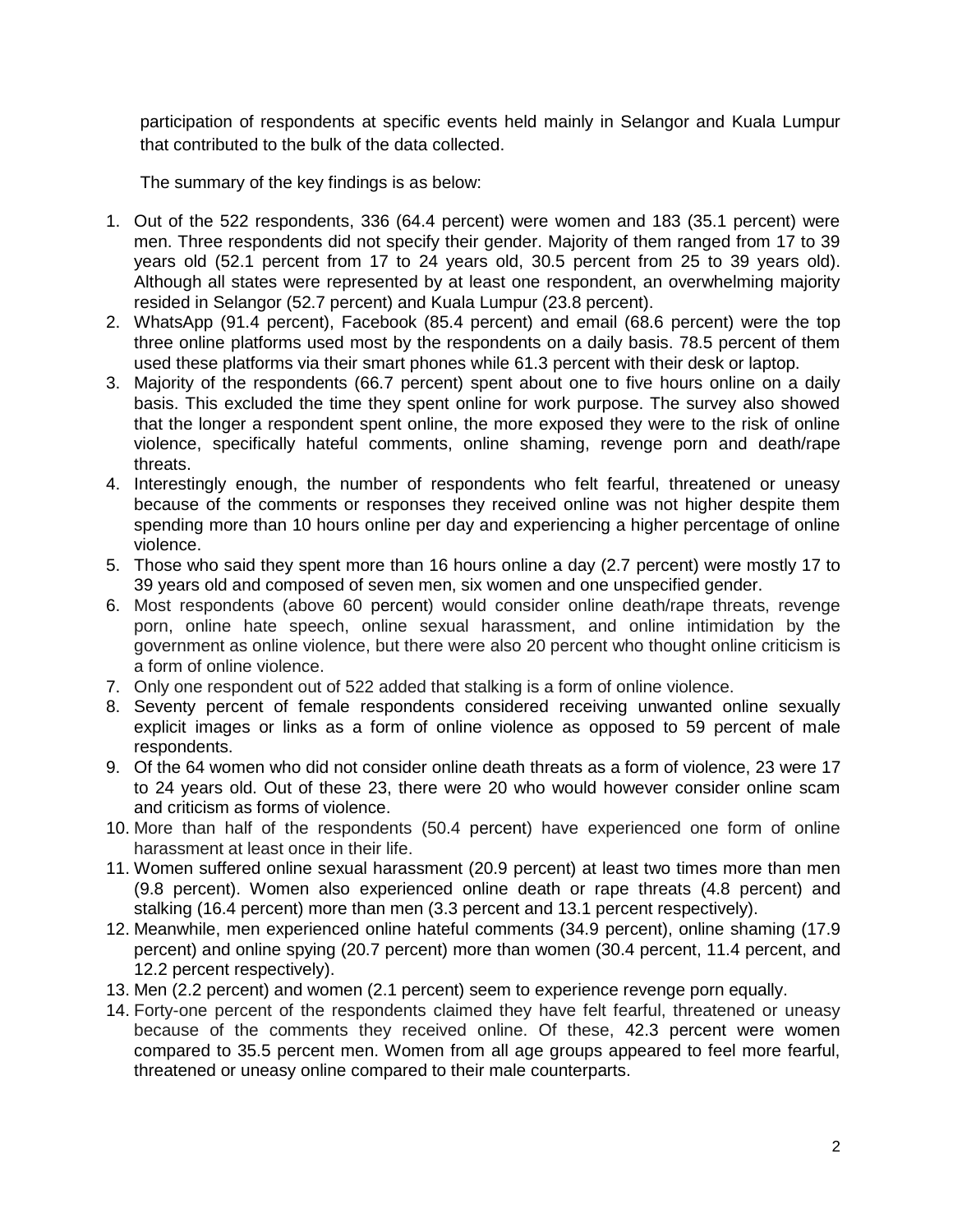# **3. DETAILED MAIN FINDINGS**

This section provides the detailed findings of each question asked in the survey, except for Question 12, as the answers are being used for a separate purpose by a partner NGO.

#### **Q1. I am Malaysian**

This was a mandatory multiple choice question. Three choices were given: 1) Yes, I am, 2) No, I am not, and 3) Other. This question was asked to determine that the majority of respondents were Malaysians since the survey is targeted at Malaysians and how they experience and understand online violence.

507 (97.1%) respondents said they were Malaysians while 15 (2.9%) said they were not. Out of the latter, only one specified that he/she was Japanese.

### **Q2. What is your gender?**

This was a mandatory multiple choice question. The respondents were given the option of answering female, male or other. "Other" was an option given to recognise the possibility of a third gender identified by the respondents themselves.

This question was asked since online violence could potentially have a greater impact on women due to existing gender discrimination in a patriarchal society such as Malaysia. Furthermore, according to a 2015 United Nations' report, 73 percent of women and girls have been exposed or have experienced some form of online violence. Any data segregated based on gender is helpful towards understanding whether online violence affects the genders differently, and if yes, how.

336 women (64.4%) and 183 men (35.1%) responded to the survey. Two respondents chose "other" without further specification while one answered "queer". The answer "queer" will not be recognised as a gender in this context, but more of sexual orientation. As such, all three "others" answers will be classified as "unspecified" here.

**Q3. I am \_\_\_\_\_\_\_\_\_\_\_\_\_\_\_\_ years old.** 

The respondents were asked their age group ranging from 16 and below to 50 and above. Majority of the respondents ranged from 17 to 39 years old. 52.1 percent from the age of 17 to 24 years old while 30.5 percent were from 25 to 39 years old.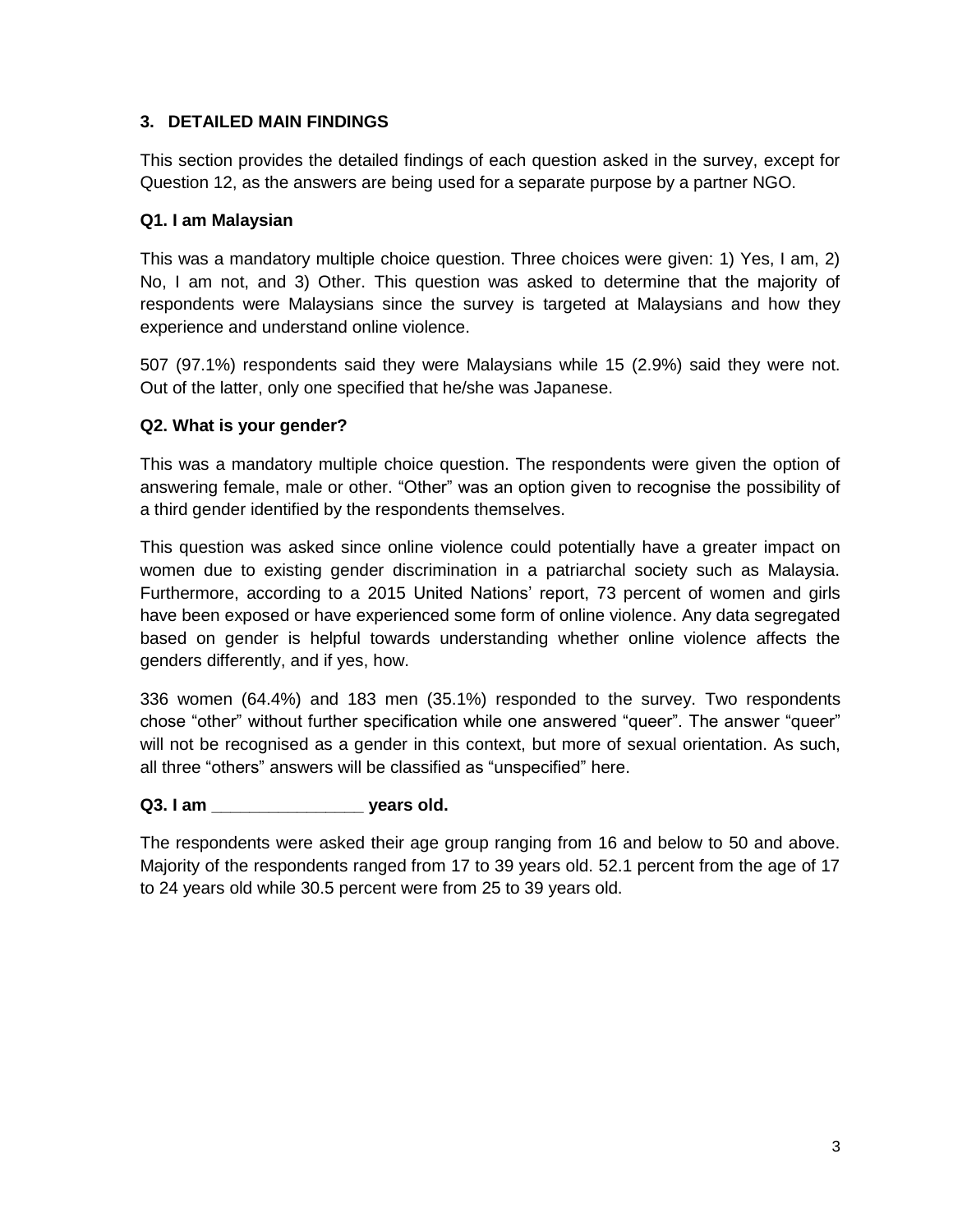

#### Chart 1: Age range of the respondents

#### **Q4. Where are you staying?**

The respondents were only asked to provide the town or city and state only. This question was asked to ascertain the geographical locations of the respondents. Majority of the respondents were from Selangor (52.7%) and Kuala Lumpur (23.8%) while the rest were from all other states in Malaysia.

Chart 2: Where the respondents live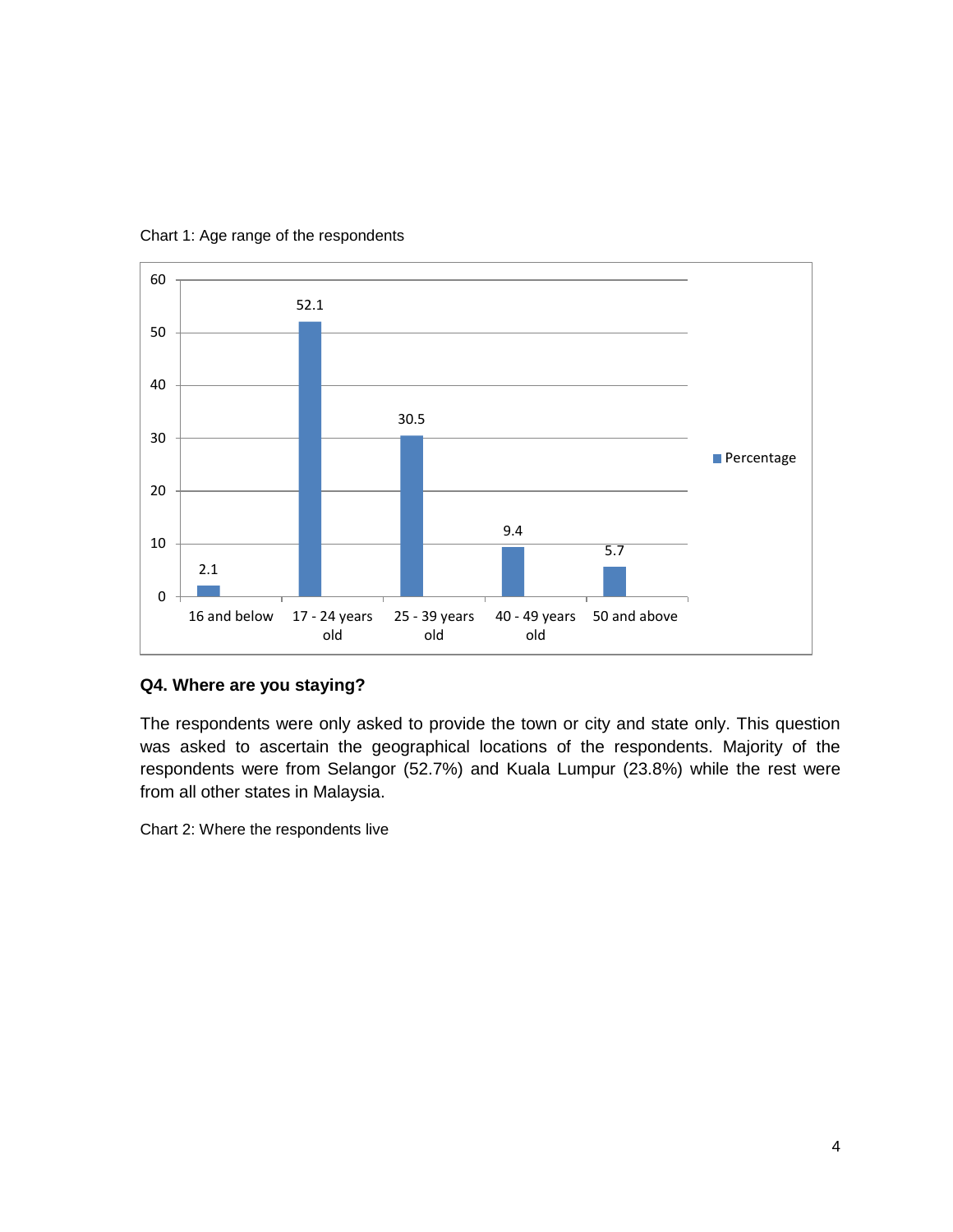

### **Q5. What online, digital communication platform or device do you use the most on a daily basis?**

The respondents were asked to choose from a list of online platforms and devices that they used the most on a daily basis; Facebook, Twitter, Instagram, YouTube, Whatsapp, Snapchat, short message service (SMS), email, Skype, mobile or smart phone, tablet, desktop/laptop and other. Nearly all respondents used Whatsapp (91.4%) every day, followed by Facebook (85.4%) and email (68.6%). More than 50 percent of respondents also used Instagram (59.6%) and YouTube (57.7%).

It is evident that most respondents had turned to internet-based communications compared to the more conventional form of communications such as text messaging (SMS). This could be due to the accessibility of the internet such as free Wi-Fi at public areas, making Whatsapping more affordable than text messaging (SMS).

Usage of mobile or smart phone to access email and social media was also prevalent among the respondents. As much as 78.5 percent said they used mobile or smart phone while 61.3 percent said they used a desk or laptop on a daily basis. Only 16.3 percent said they used a tablet.

Other online platforms used by the respondents on a daily basis were WeChat, Facetime, Tumblr, Trello and Slack. Interestingly, none of the respondents used Telegram Messenger which hailed itself as a highly secure messaging service with heavily encrypted messages with the ability to self-destruct.

Chart 3: Types of online, digital communication platform and device used most by the respondents on a daily basis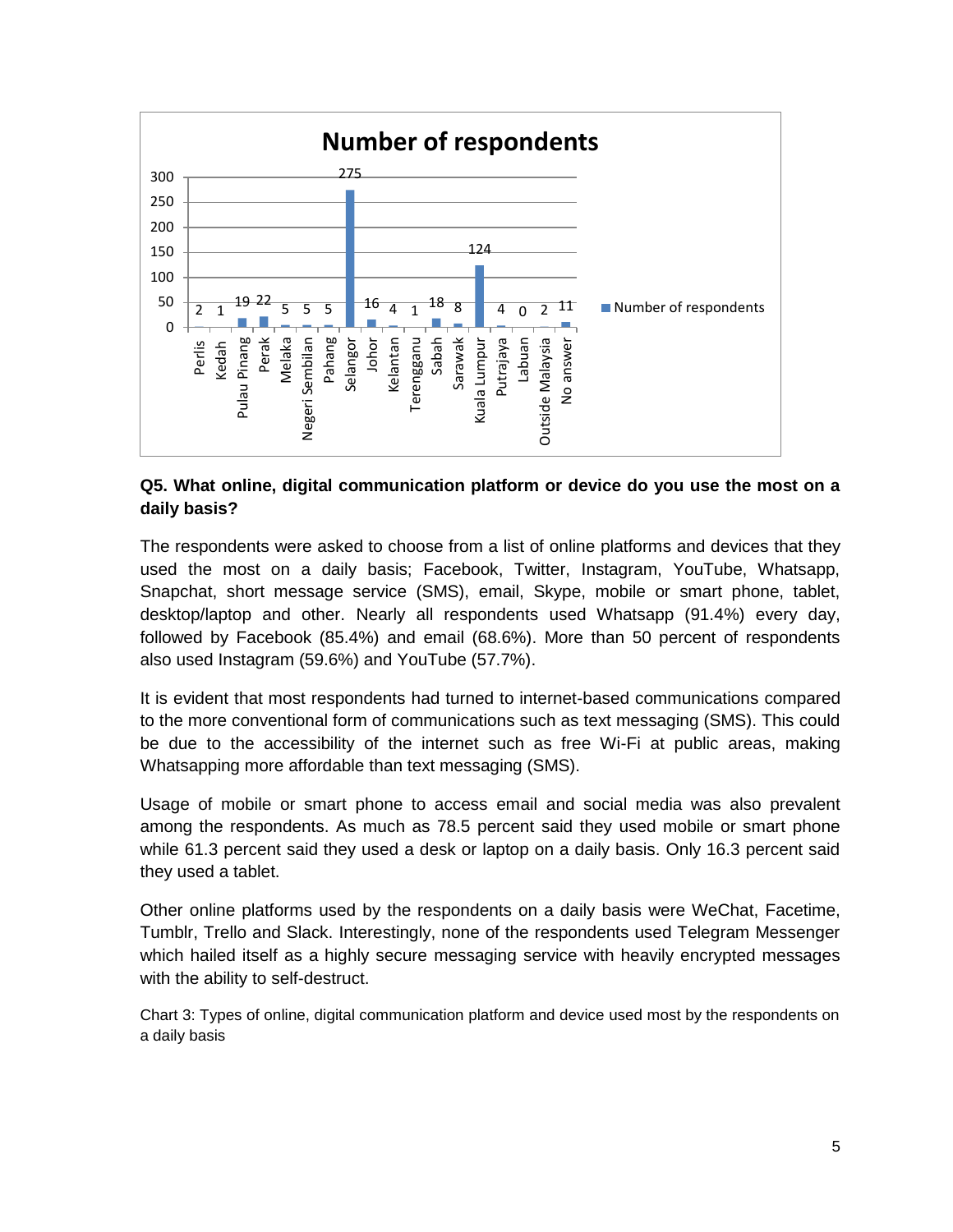

# **Q6. Roughly how many hours per day do you spend on the Internet? Please DO NOT include time spent on email or performing tasks.**

This question was asked to gauge the amount of time spent on the Internet by the respondents on a daily basis. The answers also helped to gauge whether the longer a respondent spent online, the more he or she was exposed to the risk of being harassed online.

Only four respondents claimed they spent zero hour on the Internet while majority (66.7%) spent from one to five hours on a daily basis. As many as 116 respondents (22.2%) claimed they spent from six to 10 hours on the Internet per day. The number of respondents who spent more than 10 hours a day reduced significantly from 40 people (7.7%) who spent from 11 to 15 hours a day to only 14 people (2.7%) for those who spent 16 hours and above.

Those who spent 16 hours or more, were mostly from the age of 17 to 39 years old and composed of nearly equal number of men and women (7 men, 6 women and 1 unspecified gender).

The survey also showed that the longer a respondent spent online, the more exposed they were to the risk of online violence, specifically hateful comment, online shaming, revenge porn and death/rape threat, as shown on Table 1.

Table 1: Experience of online violence measured against the length of time spent online per day

**Percentage (%) of respondents who spent:**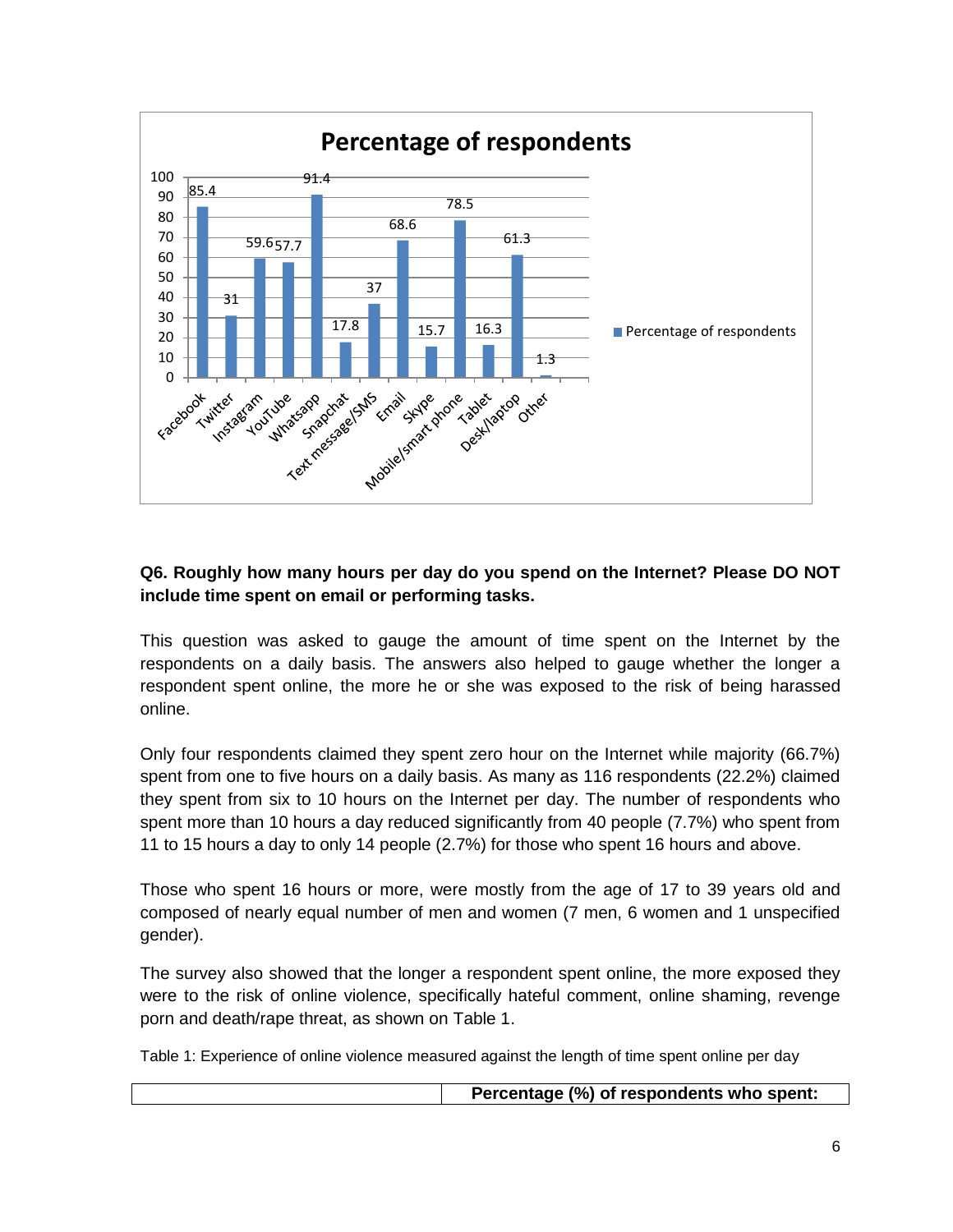| No of hours spent online/day<br><b>Experienced</b> | $0 - 5$<br>hours/day | $6 - 10$<br>hours/day | More than 10<br>hours/day |
|----------------------------------------------------|----------------------|-----------------------|---------------------------|
| <b>Hateful comment</b>                             | 28%                  | 40%                   | 57%                       |
| <b>Online shaming</b>                              | 12%                  | 25%                   | 36%                       |
| Revenge porn                                       | 1.4%                 | 7.5%                  | 14%                       |
| Death/rape threat                                  | 3%                   | 5%                    | 7%                        |

Interestingly enough, the percentage of respondents who claimed they felt fearful, threatened or uneasy because of the comments or responses they received online was the lowest for those who spent more than 10 hours on the Internet on a daily basis, despite them facing a higher risk of online violence. For example, 38 percent of those who spent less than five hours a day on the Internet compared to 36 percent who spent more than 10 hours a day said they felt fearful, threatened or uneasy of the comments or responses the received online. As high as 55 percent of those who spent between six to 10 hours claimed they felt fearful, threatened or uneasy because of the comments or responses they received online.

One of the reasons that could potentially explain why there were less respondents who felt fearful, threatened or uneasy because of the comments and responses they received online despite spending such a significant amount of time on the Internet is desensitisation towards hurtful online behaviour due to prolonged exposure of such behaviour online. There are studies that have shown that repeated exposure to media violence reduces the psychological impact of media violence and hence desensitise viewers to them, particularly those who are constantly engaged in violent video games<sup>1</sup>. However, it is not known whether these respondents were spending that much time on the Internet because of video games.

What was also interesting was that despite 55 percent of those who spent six to 10 hours on the Internet every day and claimed they felt fearful, threatened or uneasy because of the comments and responses they received online, it did not prevent them from spending at least six hours on the Internet on a daily basis.

# **Q7. Which of the following would you consider as online violence?**

 $\overline{\phantom{a}}$ 

The respondents were given eight options as answers and they were allowed to choose more than one options of what they would consider as online violence. Options 5,  $6^2$ , 7 and 8 are generally considered as gender-based technology-related incidents as they affect

<sup>1</sup> <https://www2.psy.uq.edu.au/~uqbbast1/Bastian%20et%20al%20JESP%20in%20press.pdf> <accessed 17 March 2016>

<sup>2</sup> [http://news.asiaone.com/news/malaysia/malaysian-women-gave-away-rm71mil-love-scammers-last](http://news.asiaone.com/news/malaysia/malaysian-women-gave-away-rm71mil-love-scammers-last-year)[year](http://news.asiaone.com/news/malaysia/malaysian-women-gave-away-rm71mil-love-scammers-last-year) <accessed 18 March 2017>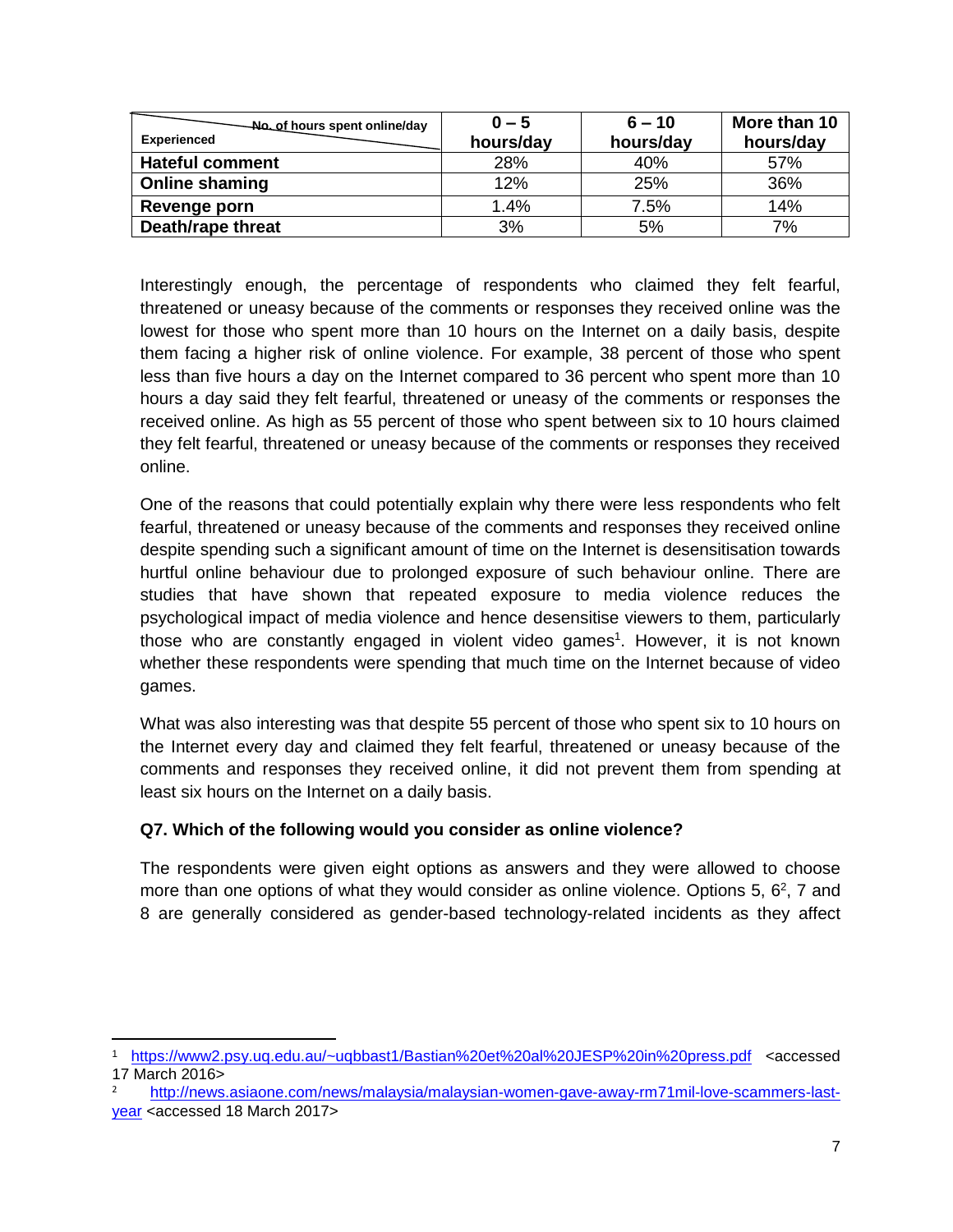women disproportionately more than men<sup>3</sup>. The options with a brief explanation of why they were given are as below:

*Option 1: When someone criticises your online comments or posts.* 

This was given to gauge how many respondents would actually consider dissent or disapproval by others as a form of online violence.

*Option 2: When the government uses the cyberspace to intimidate citizens.*

This was given to gauge whether the respondents would consider online intimidation by the government as a form of online violence as opposed to something that should be sanctioned simply because the government can do whatever they want to its citizens.

*Option 3: Online shaming; eg. insults, creation of memes, gifs or hashtags, etc. aimed to insult and humiliate you.*

This would commonly be considered as a form of cyber-bullying and it was given to determine whether the respondents would consider it as a form of online violence.

*Option 4: When someone demeans you by calling you names or insults targeted at your gender, race, religion, political views; eg. kafir habir, deviant, whore, etc. on the internet.*

These were some examples of hateful comments and given to gauge whether the respondents would consider them as forms of online violence.

*Option 5: When you receive unwanted multiple links to sexual images on your mobile phone, email or social media account.*

This was an example of online sexual harassment and given to gauge how many respondents would consider it as online violence.

*Option 6: When you are being scammed by someone you met on the Internet.*

With the increasing number of online "love scams" being reported on the news<sup>4</sup>, particularly targeted at financially abled and older women, this option was given to determine whether the respondents would consider it as a form of online violence.

*Option 7: When you receive death or rape threats through your mobile phone, email or social media account.*

This would be considered as one of the most serious forms of online violence, particularly aimed at vulnerable groups such as women.

 $\overline{a}$ 

<sup>3</sup> <http://www.bbc.com/news/world-34911605> <accessed 18 March 2017>, [http://www.unwomen.org/-](http://www.unwomen.org/-/media/headquarters/attachments/sections/library/publications/2015/cyber_violence_gender%20report.pdf?vs=4259) [/media/headquarters/attachments/sections/library/publications/2015/cyber\\_violence\\_gender%20report.pd](http://www.unwomen.org/-/media/headquarters/attachments/sections/library/publications/2015/cyber_violence_gender%20report.pdf?vs=4259) [f?vs=4259](http://www.unwomen.org/-/media/headquarters/attachments/sections/library/publications/2015/cyber_violence_gender%20report.pdf?vs=4259) <accessed 18 March 2017>

<sup>4</sup> [http://www.freemalaysiatoday.com/category/nation/2016/09/14/love-scams-target-women-with-marital](http://www.freemalaysiatoday.com/category/nation/2016/09/14/love-scams-target-women-with-marital-issues-single-mums/)[issues-single-mums/](http://www.freemalaysiatoday.com/category/nation/2016/09/14/love-scams-target-women-with-marital-issues-single-mums/) <accessed 29 March 2017>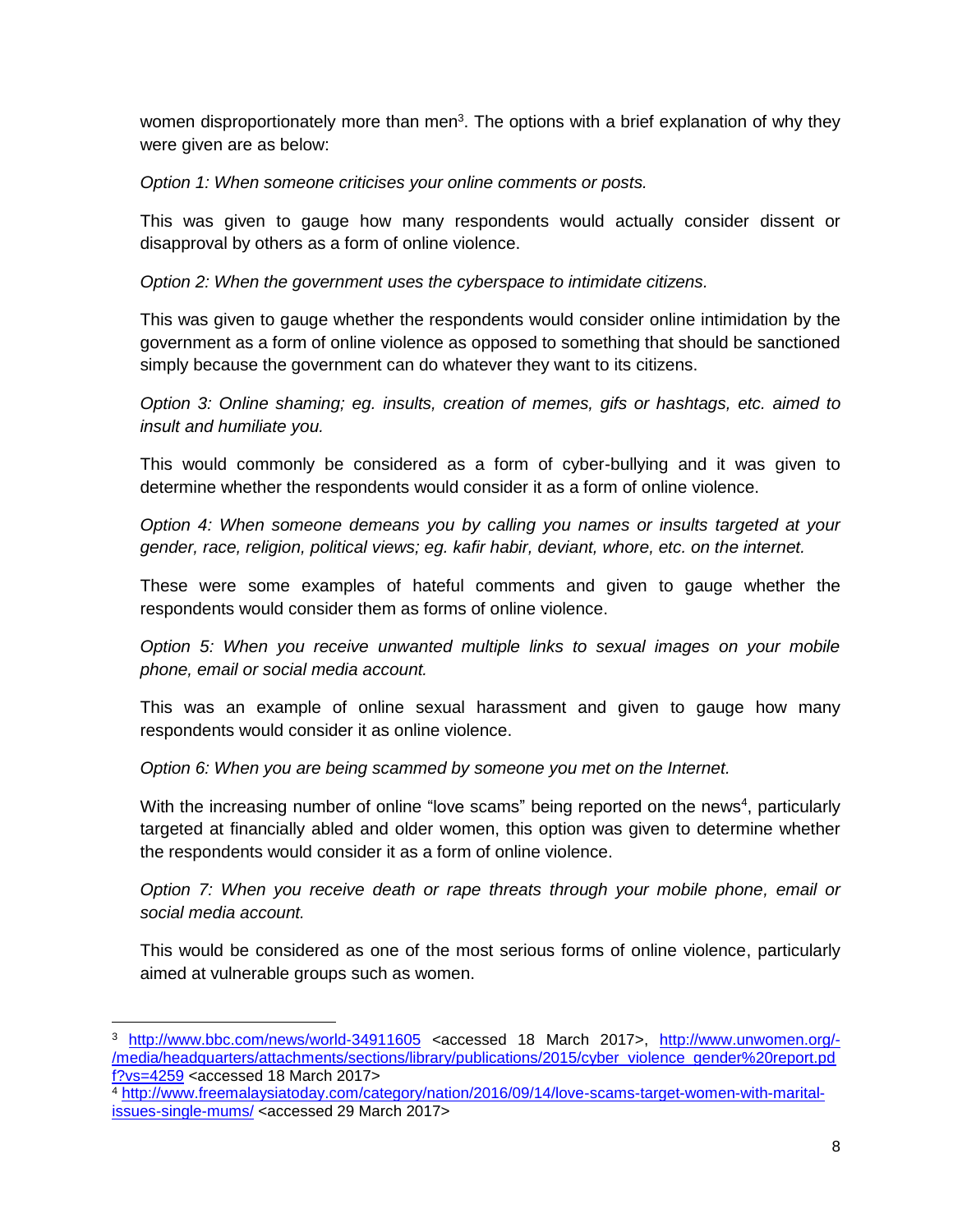*Option 8: When someone threatens to upload sexually explicit photos of you as revenge.*

Revenge porn is also seen as a form of online harassment often targeted at women.

The respondents were also given an opportunity to add any other online behaviour they would consider as online violence. Only nine respondents offered additional comments to this question. Individually, they were:

- Online stalking;
- Cyber-bullying;
- Emotional blackmailing on social media;
- Unsolicited sexual advances followed by threats upon refusal;
- Posting of personal photos without consent;
- Posting of personal photos;
- Plagiarism;
- Repeated pop-ups on gambling or betting websites; and
- Causing physical harm to a person or their belongings; eg. hacking into a computer resulting in financial loss or overclocking a computer resulting in overheating the computer.

A male respondent did not think that any of the options given were online violence because violence only occurs when physical harm to a person and property is established.

The chart below shows the number of respondents by gender who considered each option as online violence.



#### Chart 4: What the respondents consider as online violence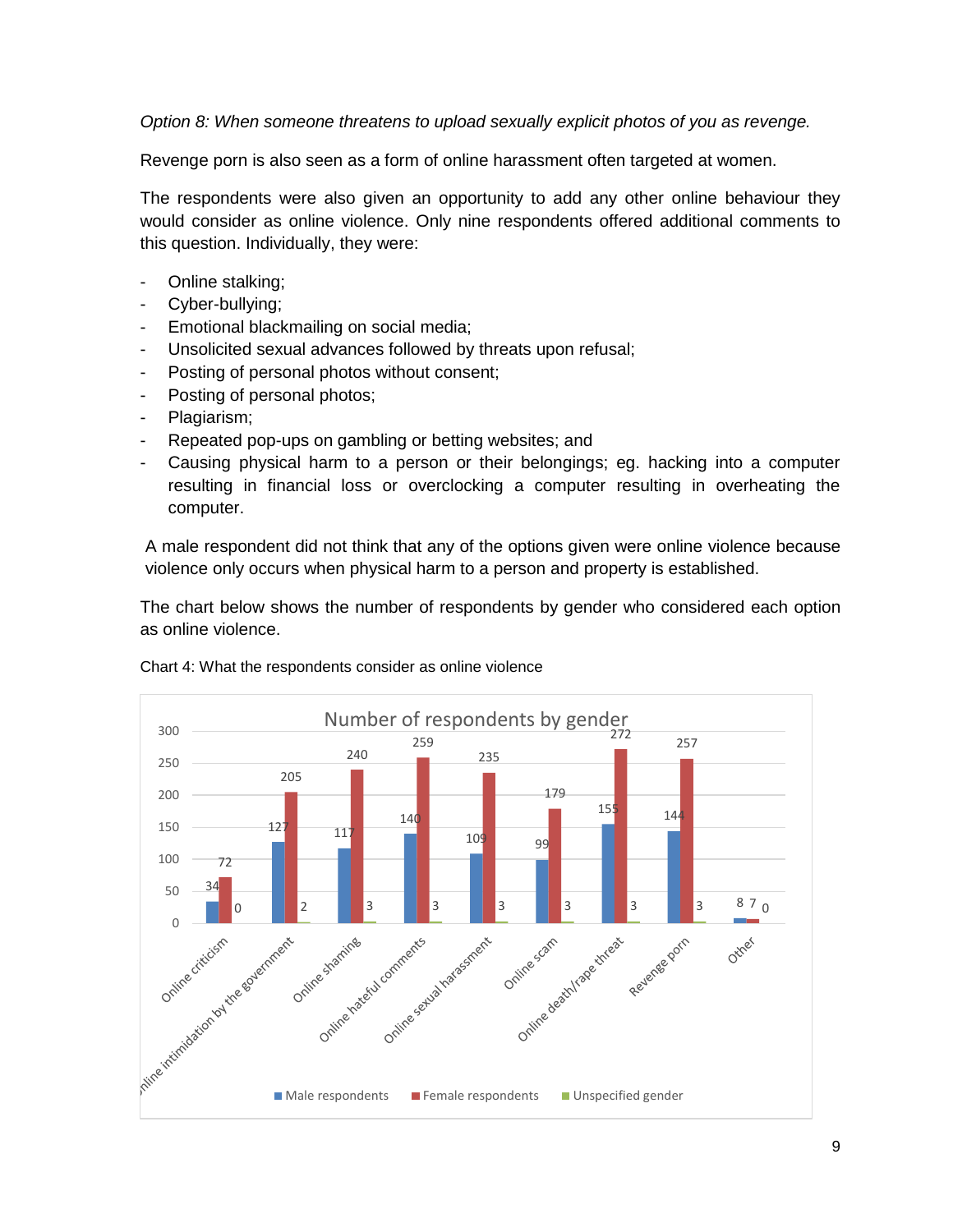Table 2: What respondents consider as online violence based on the percentage of each gender

| Type of online activity         | <b>Male respondents</b> | <b>Female respondents</b> |
|---------------------------------|-------------------------|---------------------------|
|                                 | (%)                     | (%)                       |
| <b>Online criticism</b>         | 18.6                    | 21.5                      |
| Online government intimidation  | 68.8                    | 60.5                      |
| <b>Online shaming</b>           | 63.9                    | 71.4                      |
| <b>Online hateful comments</b>  | 76.5                    | 76.8                      |
| <b>Online sexual harassment</b> | 59.5                    | 69.9                      |
| Online scam                     | 54.1                    | 53.4                      |
| Online death/rape threat        | 84.6                    | 81                        |
| Revenge porn                    | 78.6                    | 76.5                      |
| <b>Other</b>                    | 4.3                     | 2.1                       |

As you can see on the chart and table, the top three options chosen by the total respondents were online death or rape threat (82.4%), revenge porn (77.4%) and online hateful comments (77%). This was followed by online shaming (69%), online sexual harassment (66.5%), and online intimidation by the government (63.6%).

Ranked at the bottom two were online criticism and online scam. As many as 281 (53.8%) and 106 (20.3%) respondents would consider online scam and online criticism as a form of online violence respectively.

Chart 5 and 6 show the disaggregated data of the percentage of female and male by age group of what they would consider as online violence.

Chart 5: Disaggregated data showing the percentage of female respondents by age group of what they consider as online violence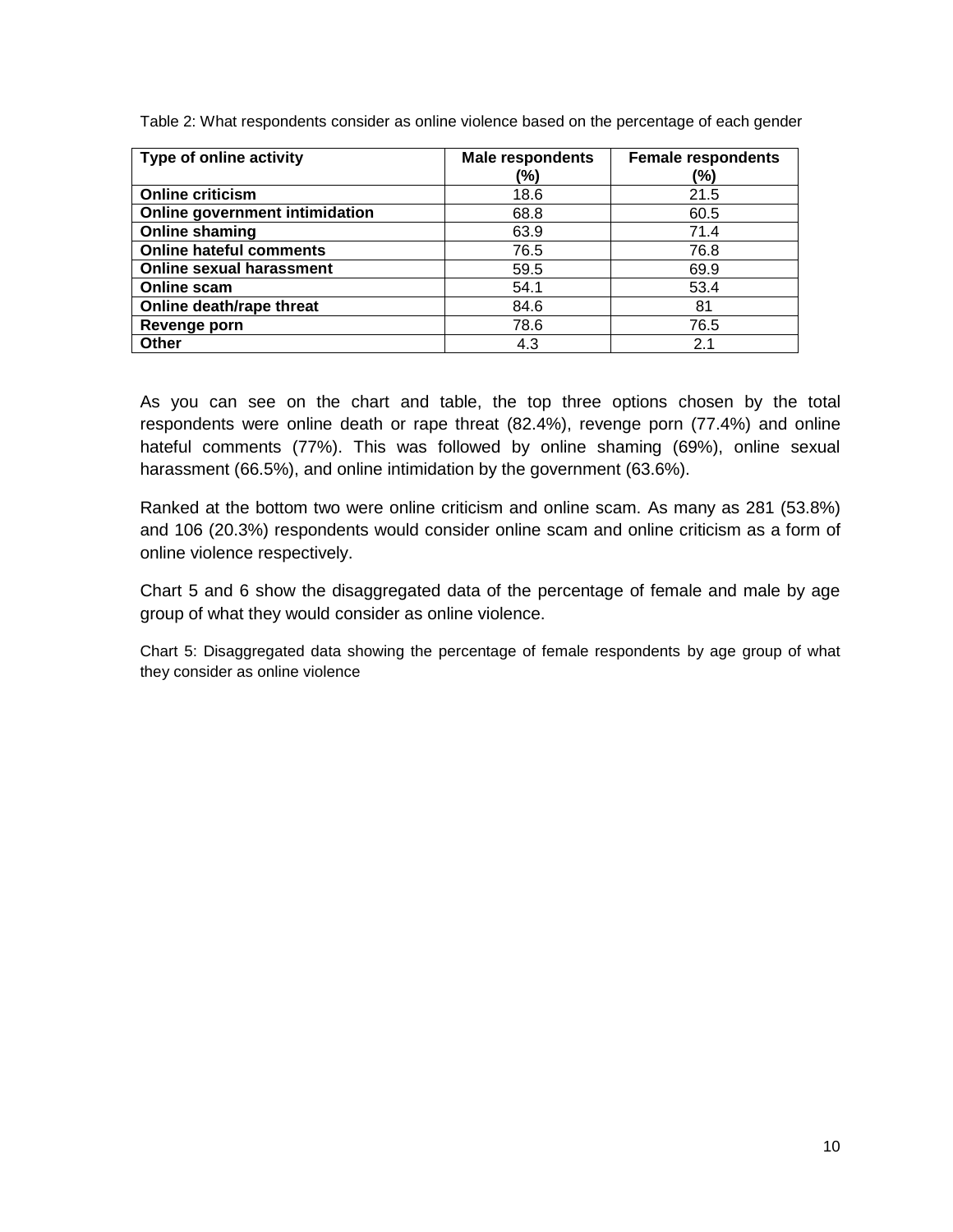

The disaggregated data in Chart 5 revealed that the top three options most chosen by the women from 17 to 24 years old and those from the 40 to 49 years old are different. For those 17 to 24 years old, most would consider online death threat, revenge porn and online hateful comments as online violence while for those who are 40 to 49 years old, most of them chose online scam, online shaming and online hateful comments. The order of the activities listed is from most chosen to the least chosen.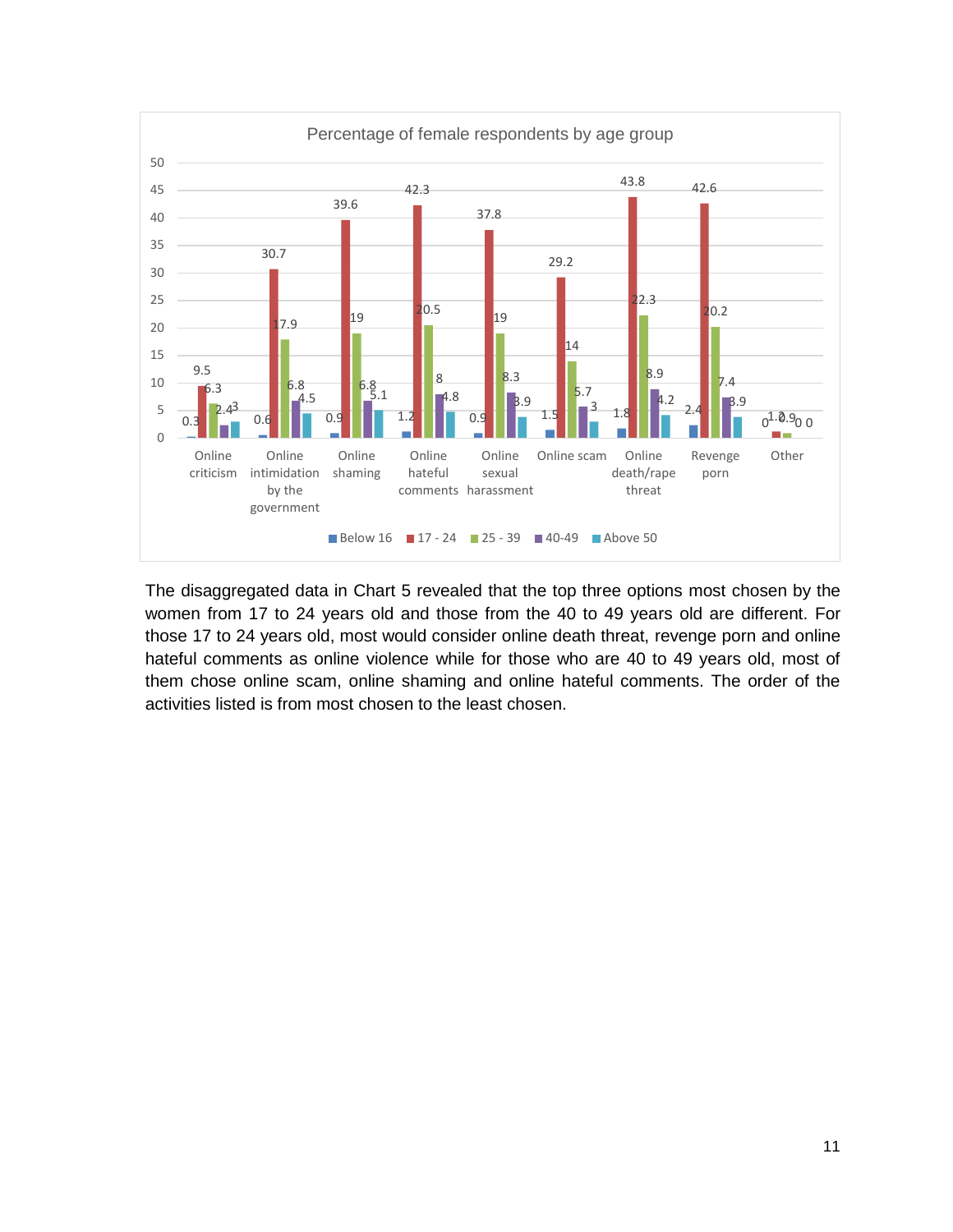

Chart 6: Disaggregated data showing the percentage of male respondents by age group of what they consider as online violence

The data also shows that majority of the women who did not consider death or rape threat as online violence were from the age group of 17 to 24 years old. Out of these, at least 20 women would however consider online scam and criticism as online violence instead.

More men also felt that online government intimidation is a form of online violence compared to women.

Women seemed to feel more strongly about online criticism, shaming and sexual harassment as forms of online violence compared to men.

Both men and women have the same the opinion about online hateful comments.

# **Q8. Have you ever experienced the following?**

The respondents were given eight options as answers and they were allowed to choose more than one options of what they have experienced. Options 3, 4, 6 and 7 are generally considered as gender-based technology-related incidents as they affect women disproportionately more than men. The options were given as below:

*Option 1: Received online hateful/harmful comments due to your gender, race, religion, sexual orientation, disability, political views, etc.*

*Option 2: Online shaming; eg. your personal details or photos being revealed by someone who disagrees with you.*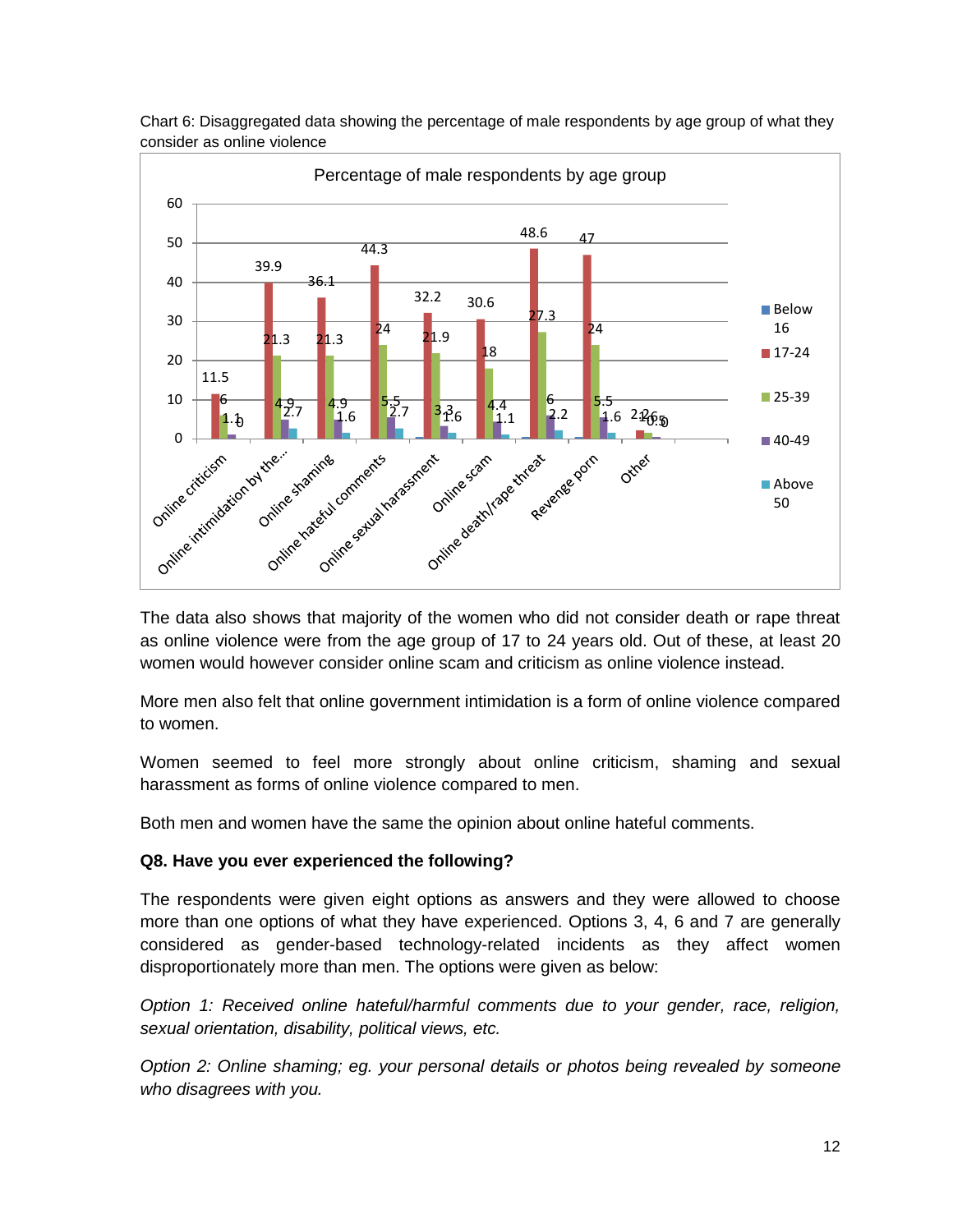*Option 3: Being victim of online sexual harassment; eg. called obscene name, receiving unwanted pornographic material*

*Option 4: Revenge porn; eg. sexually explicit photo of you being uploaded on the internet without your consent as revenge*

*Option 5: Your online activities are being spied by the authorities; eg. university administrator, government, religious department*

*Option 6: Being persistently stalked on social media*

*Option 7: Received death or rape threat online*

*Option 8: None of the above*





The data revealed that more than half (50.4%) of the respondents have experienced some form of online harassment at least once in their life. Among the types of online harassment experienced most was online hateful comments. As many as 31.6 percent of respondents have received online hateful comments before.

The data shows 17 percent of the respondents had experienced online sexual harassment and women seemed to suffer online sexual harassment (20.9%) at least two times more than men (9.8%). Women also experienced online death or rape threat (4.8%) and stalking (16.4%) more than men (3.3% and 13.1% respectively).

Meanwhile, men experienced online hateful comments (34.9%), online shaming (17.9%) and online spying (20.7%) more than women (30.4%, 11.4% and 12.2% respectively).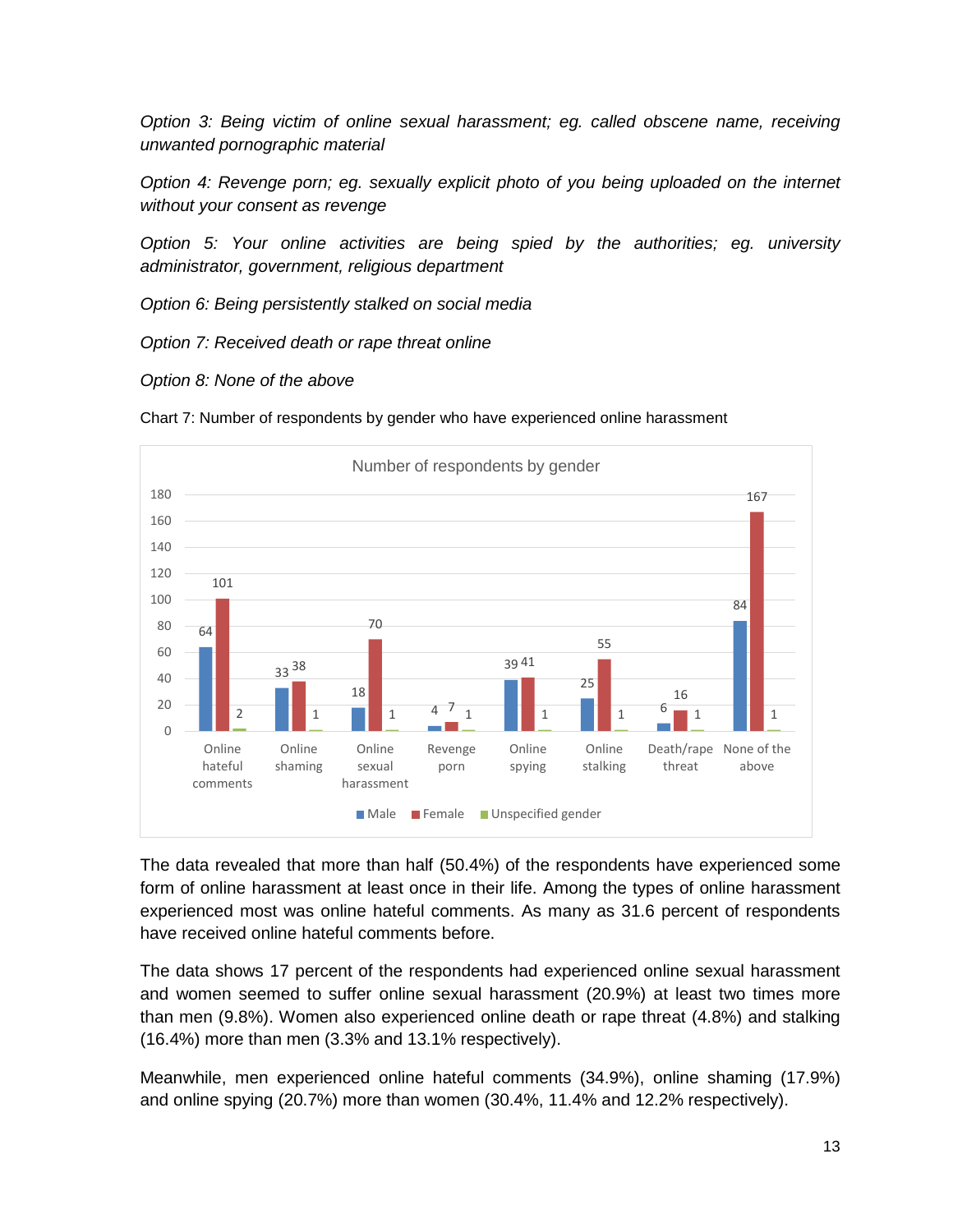Men and women seem to experience revenge porn equally.

259 (49.6%) respondents said they have never experienced any of the options given.

Chart 8 and 9 show the disaggregated data for male and female respondents by age group of the types of online harassment they have experienced.

Chart 8: Disaggregated data showing the percentage of female respondents by age group of their experience of online harassment



From Chart 8, it appears that the top three forms of online harassment experienced most by the women, particularly those from the age group 17 to 24 and 40 to 49 years old were online hateful comments, online sexual harassment and online stalking.

Meanwhile, the top three forms of online harassment experienced most by the men, particularly those from the age group 17 to 24 and 25 to 39 years old were online hateful comments, online spying and online shaming.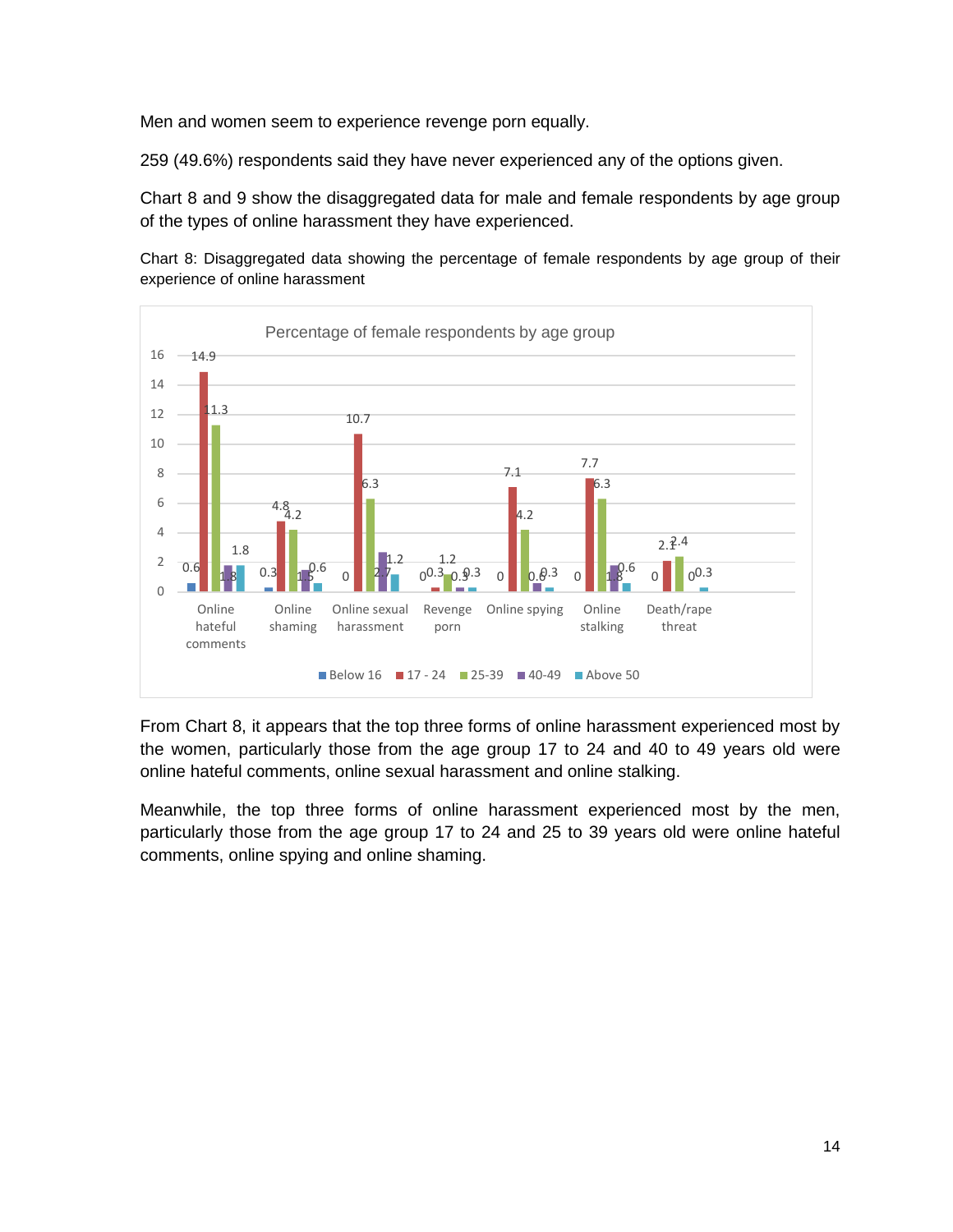

Chart 9: Disaggregated data showing the percentage of male respondents by age group of their experience of online harassment

# **Q9. Have you ever felt fearful, threatened or uneasy because of comments or responses you have received on the Internet or digital device?**

299 (57.3%) respondents answered "no" to the question while 214 (41%) answered "yes". Nine respondents gave additional comments to this question. They were summed up as the following:

- Although they felt uncomfortable with some of the comments, they were able to ignore them because they were not affecting their lives;
- Maybe, depending on the extent of the comments;
- They did not feel fearful because they live in a condominium where there are security guards;
- They did not feel fearful because they would fight back in a civilised way; and
- They felt uneasy seeing other people receiving harassing comments.

Chart 10 shows the disaggregated data of male and female respondents who have felt fearful, threatened or uneasy because of comments or responses they received online. The data shows that 42.3 percent of women felt fearful, threatened or uneasy online compared to 35.5 percent of men. The disaggregated data also shows that women in all age group tend to feel more fearful, threatened or uneasy online than men.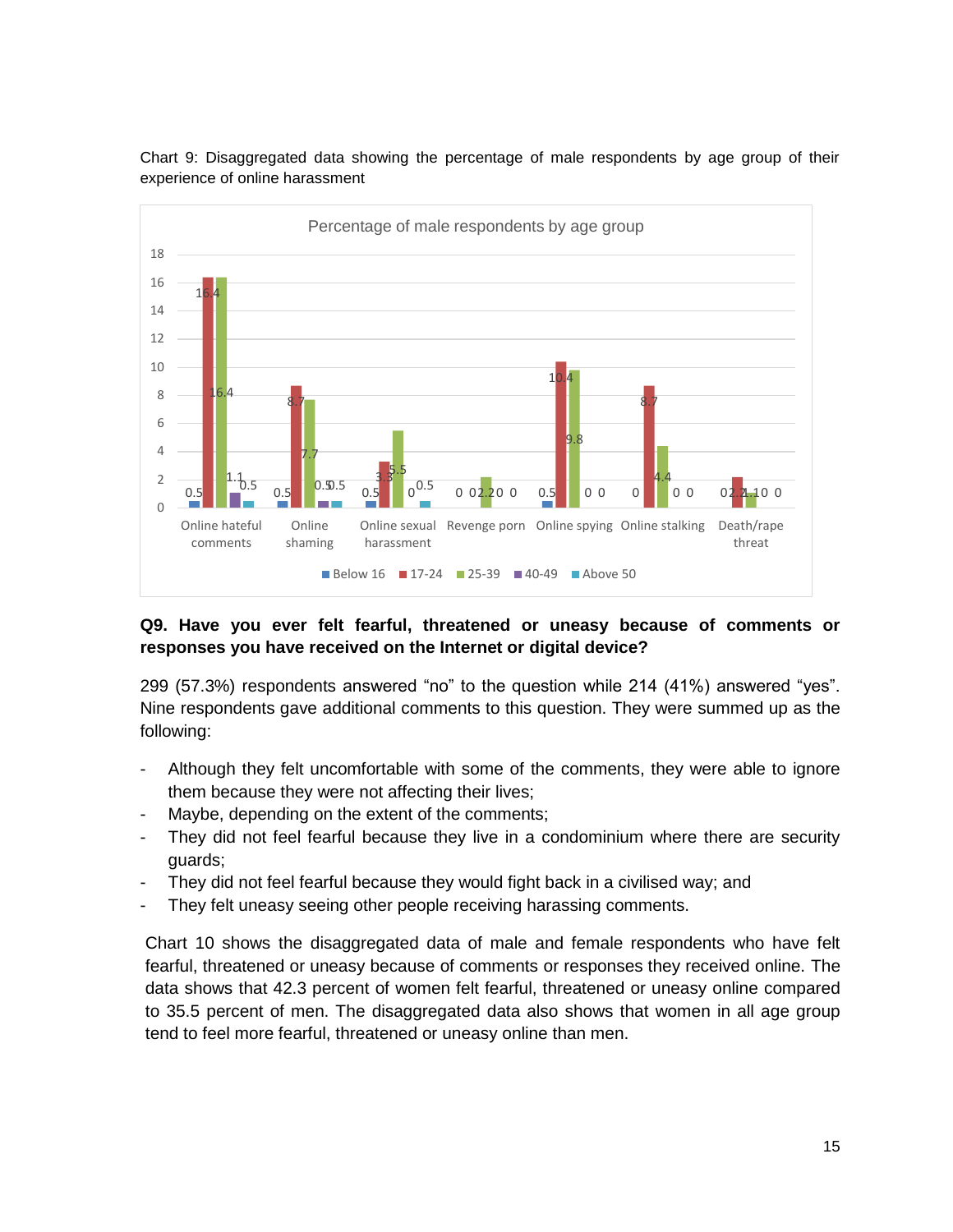

Chart 10: Disaggregated data showing the percentage of female and male respondents by age group who have felt fearful, threatened or uneasy online

### **Q10. Will you allow us to document your experience with online harassment or violence?**

This question was asked to identify those who have experienced online harassment or violence and were willing to have their experience documented for the purpose of an extended qualitative study on how online harassment affects Malaysians. Only 96 respondents said they would allow the MCCHR to document their experience while 178 respondents said "no" despite having experienced online harassment. The remaining 248 respondents said they have never experienced online harassment or violence.

# **Q11. If you answered "yes" to Q10, how can we contact you?**

This question was asked to allow the MCCHR to contact the respondents who had expressed their willingness to be documented.

# **Q12. How would an ideal cyberspace look like to you?**

This question was added to the survey as part of a collaborative initiative with EMPOWER, a woman's non-governmental organisation, working towards developing a people's internet rights charter. This question will not form part of this survey analysis, as the answers are being used by EMPOWER for their charter.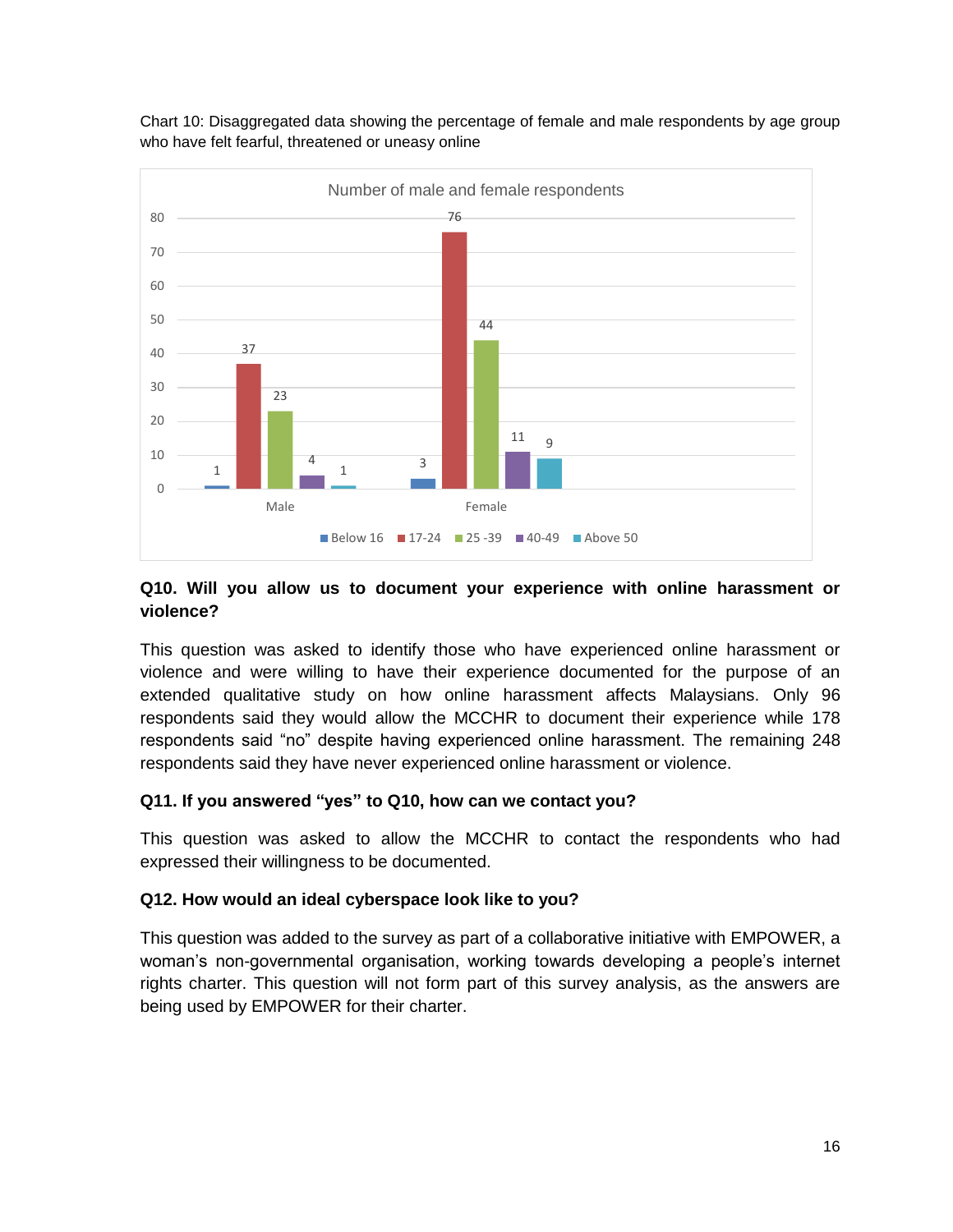# **4. LIMITATIONS**

i. The survey was conducted via three different platforms; 1) Survey Monkey in two languages simultaneously (English and Malay), 2) Google Form in English, and 3) Google Form in Malay. The one using Survey Monkey was launched first for about one month before it was "transferred" to Google Form with minor revisions. The reason for the transfer was mainly due to usability in which the Google Form app is easier to manage and use. Also, the reason why the second survey was carried out in two separate Google Forms (one in English and the other in Malay) was due to the concern that having two languages side by side would make the questions unnecessarily lengthy and thus making it very difficult for the respondents to read.

During the transfer, three questions were added and one was removed from the initial survey conducted using Survey Monkey. The two questions added were: Q1: I am Malaysian, Q3: I am \_\_\_\_\_\_\_\_\_\_ years old and Q12: How would an ideal cyberspace look like to you? The one removed was "I am a university student." The rest of the questions remained the same.

Fortunately, the survey from Survey Monkey had only three respondents and although they were included in the analysis, it must be noted that there were three respondents whose nationality and age could not be determined. However, for the purpose of this survey, the three respondents were assumed to be Malaysians and were from 17 to 24 years old. These assumptions were made because of where the survey was conducted; i.e. Malaysia and targeted at Malaysians. As to the age, the earliest distribution of the survey was carried out at universities and the respondents claimed they were students. Therefore, they were assumed to be in their early twenties. Nonetheless, it must be noted that there is still a very small margin of error since these are only assumptions.

ii. The relatively small sample size means any analysis of the figures is unlikely to represent the entire population of Malaysia and should be approached with caution.

#### **5. CONCLUSION**

Although majority of respondents did not feel fearful, threatened or uneasy because of comments or responses they received online, there is still a significant number (more than half) of respondents who have experienced online harassment before. It is possible that those who said they were not afraid, threatened or uneasy felt that way because they were tolerant of potentially harmful comments as some had articulated that they could simply ignore the comments or that they are not violent until there is physical harm.

It is also revealing that there is a lack of awareness among the respondents on what entail online violence. For instance, many respondents, especially those below the age of 40, held the perception that online criticism is a form of online violence. There are 41 percent of men who did not think that receiving unwanted sexually explicit images online as online violence. Combined with the fact that only one respondent out of 522 added that online stalking is a